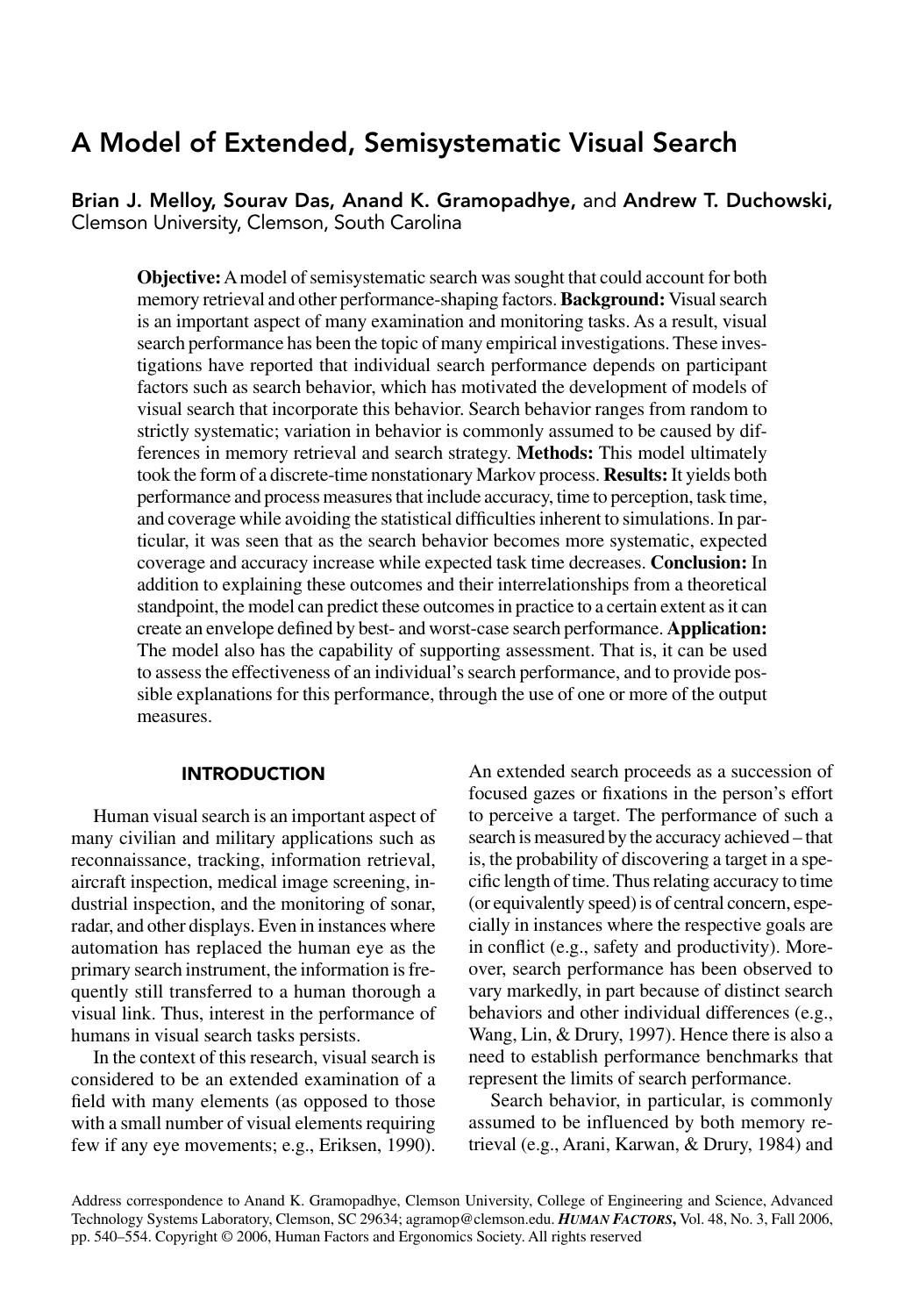search strategy (e.g., Williams, 1966). One aspect of search strategy is the degree of visual lobe overlap. The visual lobe, or visual field, is commonly defined as the area visible in a single fixation. Models have been developed that account for this overlap explicitly (Baveja, Drury, Karwan, & Malon,1996; Courtney & Guan,1996,1998; Sarac, Batta, & Drury, 1997) and implicitly (e.g., Arani et al., 1984; Drury & Chi, 1995; Karwan, Morawski, & Drury, 1995; Krendel & Wodinsky, 1960; Lin, 1991; Morawski, Drury, & Karwan, 1980, 1992; Williams, 1966), both of which have been validated in practice (e.g., Baveja et al., 1996, and Courtney & Guan, 1998, in the former case and Drury & Chi, 1995, Krendel & Wodinsky, 1960, Morawski et al., 1980, and Williams, 1966, in the latter). The latter approach will be considered here.

The boundaries of search performance have previously been established using models based on diametric assumptions regarding search behavior. These two extreme cases are commonly referred to as *systematic* and *random* search. The former is characterized by systematic fixations and the latter by random fixations, as their names imply; these are analogous to sampling without and with replacement, respectively. Naturally, actual search behavior appears between these extremes.

Accordingly, Arani et al. (1984) developed a variable-memory simulation model to represent a search that is intended to be systematic but suffers from imperfect memory. (A mathematical model was derived as well, but it is tractable only under a very restrictive set of assumptions, thus motivating the development of the simulation.) The model incorporates a standard two-parameter decay/interference function memory model, which the authors stated could be estimated from eye movement data in practice. (In certain models [Courtney & Guan,1996,1998] wherein lobe overlap is modeled explicitly, the degree of overlap characterizes the extent of memory loss. Hence from a modeling standpoint, it is arguable that the converse would be true in cases in which memory is modeled explicitly.)

A mathematical model for semisystematic search is proposed here that can account (primarily in an implicit manner) for memory retrieval and errors therein, and for other factors that could potentially affect performance. The latter may include participant factors such as motivation (e.g.,

Wiener, 1975); attitude toward risk (e.g., Megaw & Richardson, 1979); individual differences in search strategy (e.g.,Wang et al.,1997); specialized search strategies such as left-to-right, line-by-line patterns (e.g., Baveja et al., 1996); environmental factors such as noise (which could have either a favorable or an unfavorable effect on performance; e.g., Warner & Heimstra, 1972); and temporal factors such as arousal (e.g., Poulton, 1973). Organizational factors such as training could also play a role, insofar as training would affect search strategy, for example (e.g., Gramopadhye, Drury, & Prabhu, 1997).

At the core of the model is a function that characterizes search behavior over time. This function is not restricted to any particular form; as a result, it may better serve to parallel actual performance. The function can be estimated from accuracy (or other performance) data, which would be easier to obtain in practice than eye movement data. Moreover, the value of this function at a particular point in time corresponds to the systematic efficiency of the searcher at that juncture, thus providing a useful measure of individual performance. Finally, because a mathematical model is employed in lieu of a simulation, relationships between variables are more transparent and certain statistical problems inherent to simulations can be avoided.

#### MODEL DEFINITION

The process of searching a field for targets is modeled as a series of fixations. The search field itself is assumed to be homogeneous; that is, there are no regions that are distinctive, visually or otherwise. (Textiles, glass, sheet metal, castings, roller bearings, and lap-splice joints of fuselage structures are examples of homogeneous search fields, provided that the targets are inconspicuous.) It is represented as a set of equal-sized cells, with the size of these cells corresponding to the area that can be encompassed in a single fixation (commonly referred to as a *hard-shell visual lobe*). Each successive fixation either deliberately glimpses a cell not yet fixated in a systematic manner or arbitrarily glimpses a cell (which may or may not have been previously fixated) in a random fashion.

In order for a particular target to be located, two events must occur in succession: Acell containing a target must be fixated and the target subsequently perceived. It is assumed that the targets are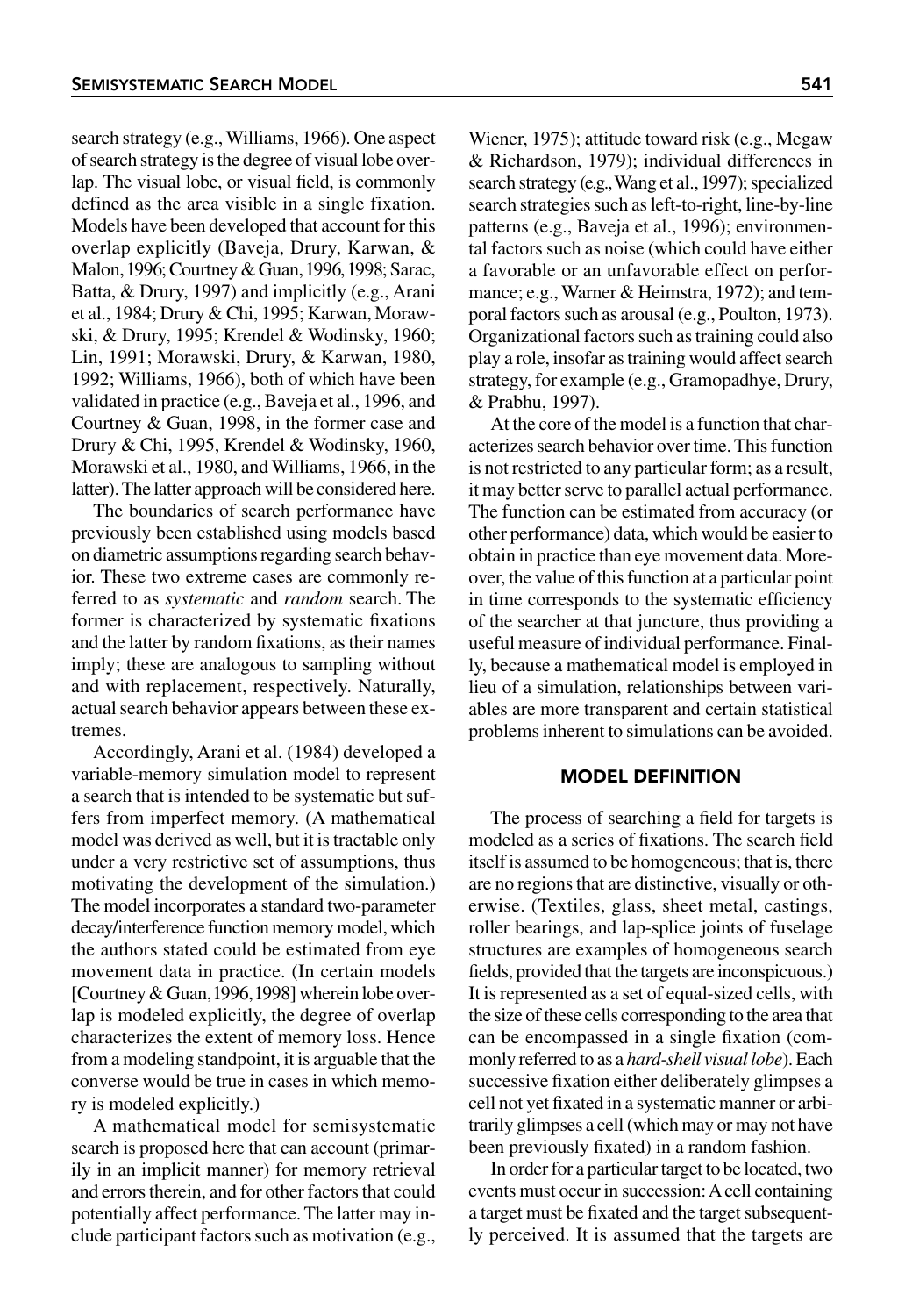inconspicuous, which precludes the possibility of a guided search (e.g., Wolfe, 1994). Thus, the likelihood of fixating on a particular cell containing a target is directly related to the number of fixations (which is directly proportional to the time engaged in search), relative to the size of the search field, for any established search behavior. It is further assumed that the targets are uniformly distributed over the search field and that a cell may contain at most one target. (In cases where the ratio of the number of cells to the number of targets is large, the probability that a single cell contains more than one target is negligible; Morawski et al., 1980.) Once a target is perceived, the search terminates.

However, it is not certain that a target will be perceived, even though the cell containing the target has been fixated. This uncertainty is attributable to factors such as the conspicuity of the target and its distance from the center of fixation. The conditional probability that a particular target is perceived, provided that the cell containing the target has been fixated on, will be referred to as the *perceptual sensitivity.* (The value of the perceptual sensitivity is inversely related to the size of the hard-shell visual lobe.) There may be several such probabilities, as the values usually differ according to the type of target. However, the probabilities do not vary with the location of a target, given that the search field is homogeneous. Lastly, the conditions stated are consistent with those of both Morawski et al. (1980) and Arani et al. (1984).

The model is intended to represent a semisystematic search that terminates upon detection of any target. Several parameters characterize the search:

*a*: area of search field,  $a \in \mathbb{R}$ ,  $\exists a > 0$ ,

*o:* visual lobe; that is, area of an individual cell, *o* ∈ ℜ, ∋ *o* > 0,

 $b_j$ : number of type *j* targets in search field,  $j =$ 1, 2, …,  $h, b<sub>j</sub> ∈ Z+,$ 

*g*: search time limit (in seconds),  $g \in \mathfrak{R}$ ,  $\ni g$ 0,

*h:* number of different target types in search field,  $h \in Z+$ ,

 $\varepsilon_t$ : systematic search efficiency – that is, the probability of a systematic fixation at time *t,*   $\varepsilon_t \in [0,1]$ ,  $t \in \mathbb{Z}^*$ , and

 $\rho_i$ : perceptual sensitivity – that is, the proportion of time that a type *j* target is perceived, given that the cell that contains it has been fixated,  $\rho_j \in [0,1]$ ,  $j = 1, 2, ..., h$ .

These parameters may also be considered in the context of performance shaping factors. For example, *a, bj*, *g,* and *h* are task factors, whereas *o* is a participant factor. The parameter  $\rho_i$  is affected both by task factors such as target conspicuity and by participant factors such as visual acuity. Lastly,  $\varepsilon_t$  is the functional parameter that characterizes search behavior referred to in the previous section. Recall that its precise functional form will be defined by memory retrieval and various other performance-shaping factors, such as individual differences in search strategy. Thus the model can implicitly incorporate the forenamed stationary and nonstationary (temporal) factors, as well as others, via this function.

## MODEL FORMULATION

The fundamental modeling approach is based on the concept of what will be referred to here as a *scan,* the number of *distinct cells* fixated within a particular scan, the numbers and types of targets contained in the partition formed by these cells, and whether or not one of the targets in this partition is perceived. The concepts of *scan* and *distinct cells* will be clarified before continuing. Ascan is essentially a measure of coverage that segments the search into blocks of *n* distinct fixations, in which *n* corresponds to the number of cells in the search field. The latter is established by computing the ratio of the area of the entire field to that of the visual lobe:

$$
n = [a/o]. \tag{1}
$$

Afixation is considered to be distinct if the newly fixated cell has not already been glimpsed during the current scan. Once *n* distinct fixations have occurred, the current scan is complete; the next fixation demarcates a new scan. In other words, once a new scan begins, the slate is wiped clean, so to speak, and all new fixations are considered distinct until one of the cells in this new partition is refixated.

Adopting this approach, the search process will be modeled as a discrete-time nonstationary Markov process (e.g., Ross, 2003). The states of the process,  $X_t$ , will be represented by a 3-tuple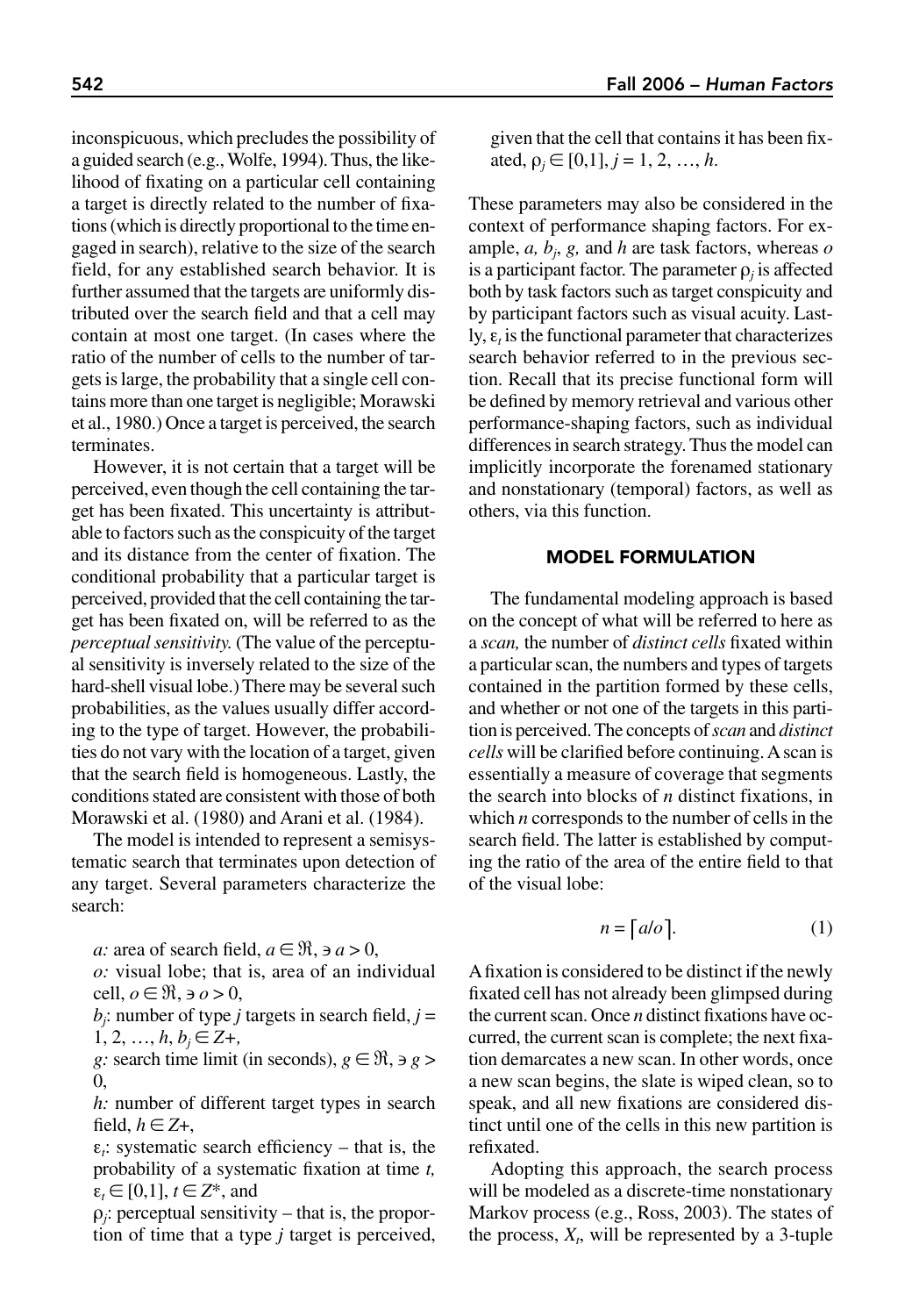$(k, \mathbf{l}, m)$ . The substance of these three indexes was alluded to previously. Descriptions of the individual indexes and the relationships that exist between them will now be presented by considering the search as it progresses from the outset, through the completion of the first scan, to the initiation of the second.

The initial scan commences as the search is initiated, with a series of fixations. The first index, *k,* is a nonnegative integer, the value of which corresponds to the number of distinct cells that have been fixated. It is therefore a measure of field coverage, which of course cannot exceed the cumulative number of fixations. The maximum value of *k* corresponds to the maximum number of fixations, *f,* which is the quotient of

$$
f = \lfloor g/0.3 \rfloor, \tag{2}
$$

in which 0.3 s is the duration of a single fixation (e.g., Arani et al., 1984). (The number of fixations is often used herein to express the concept of time.) Each successive fixation will either increment *k* by 1 if the newly fixated cell is distinct or leave *k* unchanged if it is not. Hence *k* is a nondecreasing variable.

The second index, **l**, is a vector that has *h* elements, each of which corresponds to a different target type. The *j*th element,  $l_i$ , is a nonnegative integer with a maximum value of  $b_i$ , in which  $b_i$ denotes the number of type *j* targets in the search field. (Herein, the convention will be to represent all vectors in row form.) These elements serve to enumerate the various types of targets that are contained in the partition formed by the cells that have been fixated. It follows therefore that

$$
l_{\Sigma} \le k \tag{3}
$$

for  $k = 0, 1, ..., f$ , in which

$$
l_{\Sigma} = \sum_{j=1}^{h} l_j \tag{4}
$$

for  $l_i = 0, 1, ..., b_i$ . Similarly,

$$
n - k \ge b_{\Sigma} - l_{\Sigma},\tag{5}
$$

in which

$$
b_{\Sigma} = \sum_{j=1}^{h} b_j, \qquad (6)
$$

or equivalently,

$$
k \le n - (b_{\Sigma} - l_{\Sigma}),\tag{7}
$$

because  $(n - k)$  and  $(b<sub>Σ</sub> - l<sub>Σ</sub>)$  represent the number of cells and targets that have not yet been fixated, respectively.

On each successive fixation (with the exception of the fixation that initiates a new scan), either one of the elements will be incremented by 1 if the newly fixated cell is distinct and it contains a target, or else, if not, the elements will remain unchanged. In the former case, this index will be expressed as  $\mathbf{I} + \mathbf{I}'$ ; in which  $\mathbf{I}'_j$  designates the transpose of the *j*th column of the identity matrix (or, i.e., its *j*th row, in accordance with the convention of representing all vectors in row form), indicating that the distinct cell fixated contains a type *j* target. Once all of the targets have been fixated,  $l_i = b_j$  for  $j = 1, 2, ..., h$ , or equivalently,  $\mathbf{l} = \mathbf{b}$ .

The third index, *m,* is a binary variable that indicates whether or not a fixated target has been perceived; that is,

$$
m = \begin{cases} 0 & \text{when target is not perceived} \\ & \text{on } t\text{th fixation, or} \\ 1 & \text{when target is (fixed and)} \\ & \text{perceived on } t\text{th fixation} \end{cases}
$$
 (8)

Clearly,

$$
m \le l_{\Sigma}.\tag{9}
$$

Recall that the search terminates whenever a target is perceived.

Once all cells in the field have been fixated (at least once), a scan is considered to be complete; hence at this stage (the end of the first scan),  $k =$ *n*. Moreover, because all of the targets must have been fixated, it follows that  $\mathbf{l} = \mathbf{b}$ . Reaching this stage signifies that a target has not been perceived on the previous  $(t-1)$  fixations. If a target is perceived on the *t*th fixation, then *m* = 1 and the search is terminated. Otherwise, the next fixation demarcates a new scan, whereupon **l** will be reinitialized. After this fixation, either  $\mathbf{l} = \mathbf{0}$ , indicating that the cell fixated does not contain a target, or  $I = I'_{j}$ , indicating that this cell contains a type *j* target. The index *k* is not reinitialized, however, as it is a cumulative measure of coverage. Instead, a function,  $r_k$ , is created,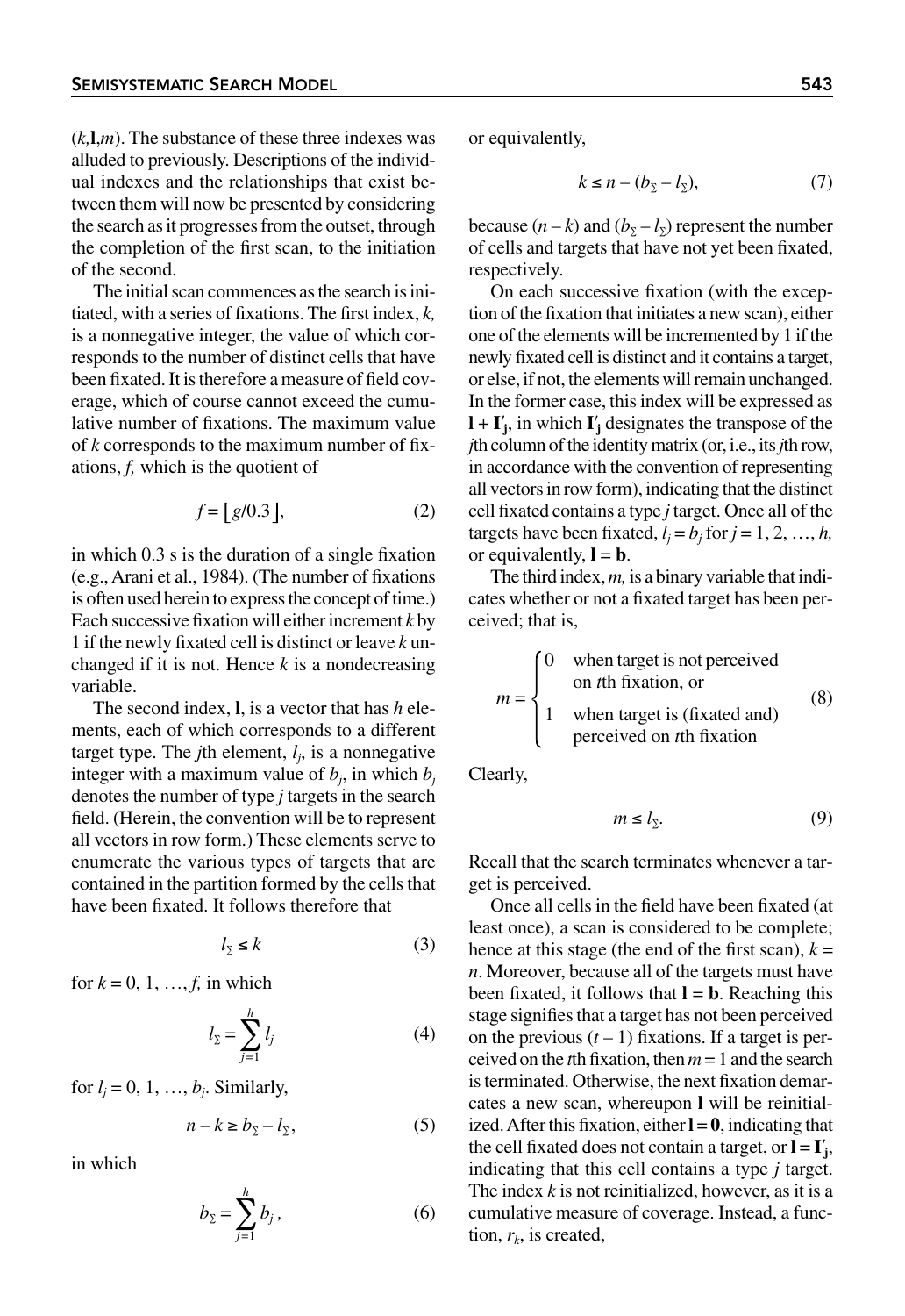$$
r_k = \begin{cases} k(\text{mod } n) & k = 0, 1, ..., f, \exists k \neq n, 2n, ... \\ n & k = n, 2n, ... \end{cases}
$$
(10)

so that its value corresponds to the number of distinct cells that have been fixated during the current scan. Thus, in general,  $r_k = n$  at the end of the *i*th scan, *i*∈ *Z*+, and

$$
m \le l_{\Sigma} \le r_k \le n - (b_{\Sigma} - l_{\Sigma}),\tag{11}
$$

because of Equations 3, 4, 6, 7, 9, and 10. (It will be seen that this function also plays a central role in determining the transition probabilities.) Finally, this description (and the specifics) would apply to subsequent scans without loss of generality, other than  $k = n$  at the end of no scan other than the first.

Thus, the states of the Markov process may now be represented as

$$
X_t = (k, \mathbf{l}, m), \tag{12}
$$

for  $(k, \mathbf{l}, m) \in \Theta_t$ , in which  $\Theta_t$  is the indexed set of states  $(k, \mathbf{l}, m)$  for all  $k, \mathbf{l}$ , and  $m$  such that  $m \le l_{\Sigma} \le$ *r<sub>k</sub>* ≤ *n* – (*b*<sub>∑</sub> – *l*<sub>∑</sub>) and *k* ≤ *t*, for *t* = 0, 1,…, *f*, because of Equations 4, 6, 10, and 11. The transitions of the process form three distinct sets:

$$
(k, l, 0) \rightarrow (k + 1, l, 0), (k + 1, l + I'_j, 0), (k + 1, l + I'_j, 1), (k, l, 0), (k, l, 1) for  $k \neq n, 2n, \ldots$ ,  

$$
(k, b, 0) \rightarrow (k + 1, 0, 0), (k + 1, I'_j, 0), (k + 1, I'_j, 1)
$$
$$

for 
$$
k = n, 2n, ..., \left[\frac{f-1}{n}\right]
$$
, and  
\n $(k, l, 1) \rightarrow (k, l, 1)$ .

The first set contains transitions that occur during an ongoing search at any time other than when a scan is completed, the second set includes those transitions that occur only at the time a scan is completed, and the transitions in the third set indicate that a target has been perceived and the search terminated.

The conditions that define the transitions within these sets will now be described. To begin, the transition  $(k, \mathbf{l}, 0) \rightarrow (k+1, \mathbf{l}, 0)$  will be considered. First observe that a distinct cell has been fixated, given that the first index of the destination 3-tuple has a value of  $(k + 1)$ . Such a state change may occur by means of either a random or a systematic fixation. Moreover, because the middle index remains unchanged, this implies that the new cell fixated does not contain a target. As a result, the third index necessarily has a value of 0 because a target (that is not present) cannot be perceived. Next, the transitions  $(k, \mathbf{l}, 0) \rightarrow (k+1, \mathbf{l} + \mathbf{l}'_j, 0)$  and  $(k, \mathbf{l}, 0) \rightarrow (k+1, \mathbf{l} + \mathbf{l}'_j, 1)$  differ from the previous one in the respect that the distinct cell fixated contains a type *j* target, because the *j*th element of the middle index of the destination 3-tuple has been incremented by one. In the former case the target is not perceived, whereas in the latter case it is, as indicated by the respective values of the third index of the destination 3-tuple.

Conversely, the transitions  $(k, \mathbf{l}, 0) \rightarrow (k, \mathbf{l}, 0)$ and  $(k, \mathbf{l}, 0) \rightarrow (k, \mathbf{l}, 1)$  signify instances in which a cell is refixated, because the first index is unchanged. Thus these particular transitions must be the result of a random fixation. The second index necessarily remains the same because the partition (of distinct cells) has not been expanded to encompass additional targets. In the former case, a target is not perceived; this may be attributable either to a failure to perceive a target when the cell that contains it is refixated or to simply refixating a cell that does not contain a target. However, the latter transition reflects an instance in which the refixated cell includes a target that is perceived.

In contrast to the first set of state transitions described previously, those included in the second set,  $(k, \mathbf{b}, 0) \to (k + 1, \mathbf{0}, 0)$ ,  $(k, \mathbf{b}, 0) \to (k + 1, \mathbf{I}'_j, 0)$  and  $(k, \mathbf{b}, 0) \rightarrow (k + 1, \mathbf{I}'_j, 1)$ , occur only at the instant a scan is completed. In this case, the second index of the origination 3-tuple must equal **b** because the partition envelops the entire field, and thus all the targets, once a scan is completed. Accordingly, this index is reinitialized in the destination 3 tuples, because the commencement of a new scan creates a new partition. Similarly, the first index is incremented because the first fixation of a new partition is necessarily distinct. The specific realizations of the second and third indices (of the destination 3-tuples) of this set of transitions are interpreted in a manner identical to that of the previous set. The last transition to be considered,  $(k, \mathbf{l}, 1) \rightarrow (k, \mathbf{l}, 1)$ , is characteristic of an absorbing state (in a Markov process). In the current context, absorption occurs when a target is perceived, because the search is terminated at that point.

Finally, the likelihood of any particular state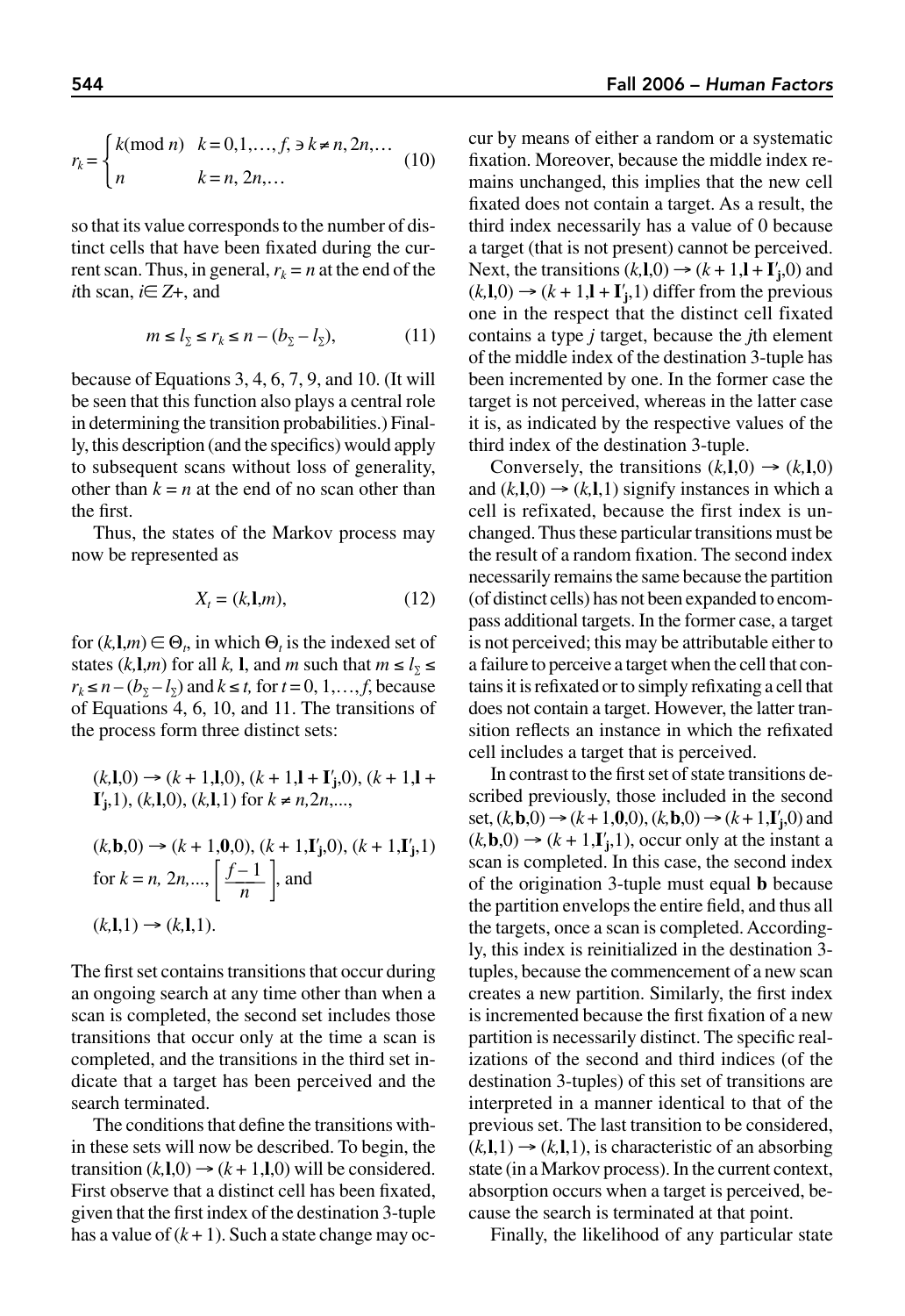change is governed by a set of transition probabilities. These probabilities are obtained by considering the conjunction of several events. For example, consider the transition  $(k, \mathbf{l}, 0) \rightarrow (k +$ 1,**l**,0) once again. Recall that this transition may occur via either a random or systematic fixation. Under the assumption of the former, four events must occur: There will first be a random fixation; this fixation will glimpse a distinct cell; the fixated cell will not include a target; and a target will not be perceived. Asystematic fixation, of course, alters the first event but not the others. Because random and systematic fixations are exclusive, the respective probabilities of these events would be added. In this manner, the equation for the probability of this particular transition, denoted by  $p^{t}(k,1,0),(k+1,1,0)$ , is obtained:

$$
p^{t}(k,1,0),(k+1,1,0) = (1 - \varepsilon_{t}) \cdot \left(\frac{n - r_{k}}{n}\right) \cdot \left(\frac{n - r_{k} - (b_{\Sigma} - l_{\Sigma})}{n - r_{k}}\right) \cdot 1 + \varepsilon_{t} \cdot 1 \cdot \left(\frac{n - r_{k} - (b_{\Sigma} - l_{\Sigma})}{n - r_{k}}\right) \cdot 1 = \left(n - r_{k} - b_{\Sigma} + l_{\Sigma}\right) \left(\frac{1 - \varepsilon_{t}}{n} + \frac{\varepsilon_{t}}{n - r_{k}}\right).
$$
\n(13)

The other transition probabilities are derived in a similar fashion. A complete set of transition probabilities may be found in the Appendix. It is noteworthy that models for both random and systematic searches could be obtained by setting  $\varepsilon_t = 0$  and  $\varepsilon_t = 1$  in these equations, respectively, for all *t*.

## PERFORMANCE MEASURES

There are several measures of interest, one of which, the mean systematic search efficiency,  $\overline{\epsilon}$ , can be determined directly from averaging the systematic search efficiency at each time epoch:

$$
\overline{\varepsilon} = \frac{1}{f} \sum_{t=0}^{f-1} \varepsilon_t.
$$
 (14)

The others,

 $\alpha_b$  accuracy – (cumulative) probability of perceiving a target by time *t*,  $\alpha_t \in [0,1]$ ;

*V,* time to perception – number of fixations required to perceive a target,  $v = 1, 2, \dots$ *f*;

*W,* task time – number of fixations expended in

search task effort, irrespective of whether or not a target is perceived, *w* = 1, 2,...*f;* and  $C_t$ , coverage – number of distinct cells fixated by time *t* in the initial scan of a field void of targets, relative to the number of cells in the field,  $C_t \in (0,1]$ ;

are output measures in the strictest sense. These metrics are a function of the transition probabilities; they are also a function of state probabilities.

Let  $q^t_{(k,1,m)}$  represent the probability that state  $(k, \mathbf{l}, m)$  is occupied at time *t*; that is,

$$
q^{t}(k,1,m) = \Pr[X_{t} = (k, 1, m)], \tag{15}
$$

for  $(k, \mathbf{l}, m) \in \Theta_t$ , for all *t*. Now let  $q^t_{(k, \mathbf{l}, m)}$  be the  $(k, \mathbf{l}, m)$ th element of the state probability vector  $\mathbf{q}^t$ . Also let  $p^t_{(k,1,0),(k+1,1,0)}$  be the  $(k,l,0)(k+1,l,0)$ th element of the transition probability matrix **Pt** , let  $p^{t}(k,1,0),(k+1,1+\mathbf{I}^{\prime}_{i},0)$  be the  $(k,\mathbf{l},0)(k+1,\mathbf{l}+\mathbf{I}^{\prime}_{j},0)$ th element of **Pt** , and so on. Then

$$
\mathbf{q}^{\mathbf{t}} = \mathbf{q}^{\mathbf{t}-1} \mathbf{P}^{\mathbf{t}-1},\tag{16}
$$

for  $t = 1, 2, ..., f$ , with

$$
\mathbf{q}^0 = [1, 0, 0, \dots, 0],\tag{17}
$$

because  $q^{0}_{(0,0,0)} = 1$ .

Now, the accuracyat time *t* is expressed in terms of the absorbing state probabilities as

$$
\alpha_{t} = \sum_{k} \sum_{\substack{\mathbf{l} \ (\mathbf{k}, \mathbf{l}, \mathbf{l}) \in \Theta_{t}}} q_{(k, \mathbf{l}, \mathbf{l})}^{t} \tag{18}
$$

for  $t = 1, 2, \ldots, f$ , because absorption and target perception are synonymous in this context.

The mean has been selected to characterize the remaining measures, as they are random variables. The equation for the second measure, the expected time to perception, is

$$
\mu_V = \sum_{v=1}^{f} v d_V(v), \tag{19}
$$

in which  $d_V(v)$  denotes the mass function for the random variable. The equation for the mass function

$$
d_V(v) = \Pr(V = v) = D_V(v) - D_V(v - 1), \quad (20)
$$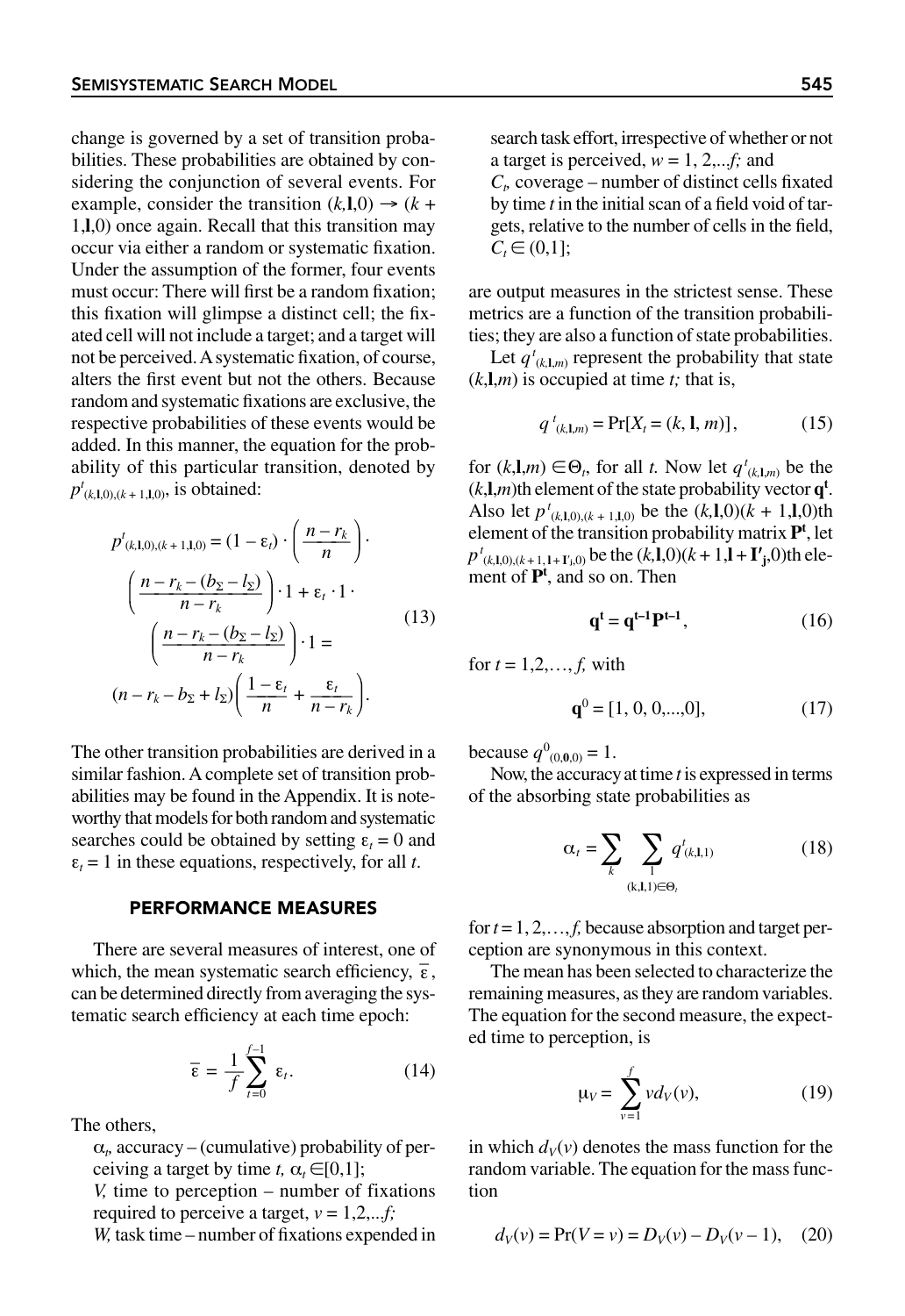for  $v = 1, 2, \ldots, f$ , can be readily found using the distribution function,  $D<sub>V</sub>(t)$ , in which

$$
D_V(t) = \Pr(V \le t) = \frac{\alpha_t}{\alpha_f} \tag{21}
$$

for  $t = 1, 2, \ldots, f$ , because the absorbing state probabilities are cumulative over time.

Next, recall that the search will terminate in one of two ways: when either a target is perceived or time has lapsed as the consequence of an unsuccessful search. Hence, the expression for the expected task time is a convex combination of the mean time to perception and the time limit,weighted by the respective probabilities of a "hit" and a "miss":

$$
\mu_W = \alpha_f \mu_V + (1 - \alpha_f)f. \tag{22}
$$

The final measure is derived from a field void of targets. Hence in this particular case  $\mathbf{l} = \mathbf{b} = \mathbf{0}$ , from which it follows that

$$
\sum_{k=1}^{t} q^{t}(k, 0, 0) = 1
$$
 (23)

for  $t = 1, 2, \ldots, f$ . The resultant equation for the expected coverage at time *t*, then, is

$$
E[C_t] = \begin{cases} \frac{1}{n} \sum_{k=1}^t k q^t_{(k,0,0)}, & t \le n \\ \frac{1}{n} \sum_{k=1}^n k q^t_{(k,0,0)} + \sum_{k=n+1}^t q^t_{(k,0,0)}, & t > n \end{cases}
$$
(24)

for  $t = 1, 2, \ldots, f$ .

Heretofore, it has been assumed that the numbers of the various types of targets present (in the field) are known with certainty. Indeed, this would be the case in a synthetic task environment in the context of training, for example. However, if the numbers are not known (with certainty), then **b** would not be fixed but instead would represent a realization of a random vector, **B**. Nonetheless, all of the output measures could still be found by using a theorem of conditional expectation. For example, the equation for the expected value of the task time would become

$$
\mu_W = E[E[W|B]] = \sum_{\mathbf{b}} E[W|B = \mathbf{b}] Pr(B = \mathbf{b}), \quad (25)
$$

in which  $E[W|B = b]$  would be given by Equation 22. These performance measures will now be considered via a numerical example.

## MODEL ILLUSTRATION

An example will be adapted from Arani et al. (1984) in which  $n = 50$ ,  $f = 200$  (i.e.,  $g = 60$  s),  $h =$ 2,  $Pr(B = [1, 1]) = Pr(B = [1, 2]) = Pr(B = [2, 1]) =$ Pr( $\bf{B}$  = [2, 2]) = 0.25, and  $\rho$  = [0.8, 0.5]. The corresponding state transition diagram is depicted in Figure 1. Now, for the current model, let the systematic search efficiency be subject to exponential

decay; specifically, let  $\varepsilon_t = xy^{\frac{t}{\zeta}}, x \in (0,1], y \in$  $[0,1]$ ,  $z \in \mathbb{R}$ , ∍  $z > 0$ , for  $t = 0, 1, \ldots, f - 1$ . Although *x* will be fixed at 1 and *z* at 50 (that is, *n*) here, several values of *y* will be considered in order to demonstrate how different rates of decay affect the various performance measures. These values are listed in Table 1, along with the corresponding average systematic efficiencies. In addition, plots of the different systematic efficiencies over time are depicted in Figure 2. The first value yields a random search (with the condition that  $0^0 = 0$ ). Cases 2 through 4 produce searches that become random after 100, 150, and 200 fixations, respectively. Cases 5 through 9 generate searches that have respective systematic search efficiencies of 1%, 5%, 10%, 20%, and 40% after 60 s. Of course, the last value yields a search that is strictly systematic.

Figure 3 reveals that coverage is directly related to the degree of systematic efficiency, as expected. Moreover, this figure confirms that in the case of strictly systematic search, the field coverage is equal to 1 (or 100%) when the number of fixations corresponds to the field size. (This also coincides with the point at which the difference in coverage yielded by the extreme behaviors reaches a maximum.) The expected field coverage of the other cases will approach – but never achieve – a value of 1 (for any finite number of fixations), because complete coverage is not certain when any random behavior is exhibited. Next, observe the striking similarities between the expected coverage curves and the corresponding accuracy curves, shown in Figure 4. In particular, observe how closely the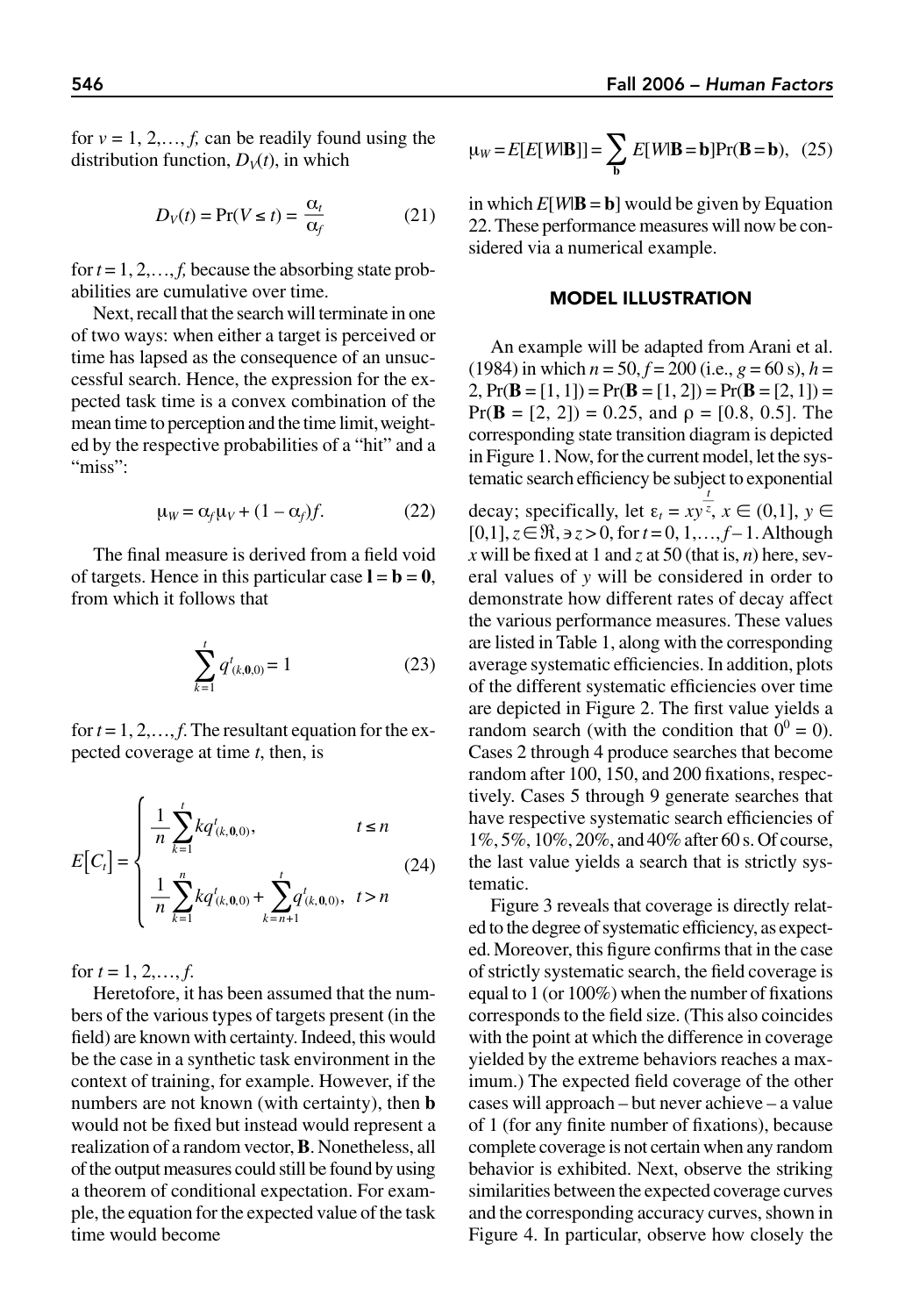

*Figure 1.* State transition diagram.

curves of Cases 2 and 3 parallel that of the random search, and that Cases 6 through 9 converge at 75 fixations. Thus these figures suggest a direct link between expected coverage and accuracy.

The expected perception times for the various cases, however, tend to diverge at first as the number of fixations increases, as displayed in Figure 5. Moreover, although the curves of the different cases maintain their respective positions with respect to accuracy and coverage, the perception time curves do not. The cases that are relatively less systematic exhibit perception times that are initially smaller, and later larger, than their counterparts. The reason for this is that when the less systematic searches are successful, it is more likely that they will be successful early on, as illustrated by the extreme cases in Figure 6a. This initial advantage is negated as the time horizon is extended, however, because protracted searches are more likely to be the by-product of less efficient behavior, as demonstrated in Figure 6b. Moreover, because it is less likely that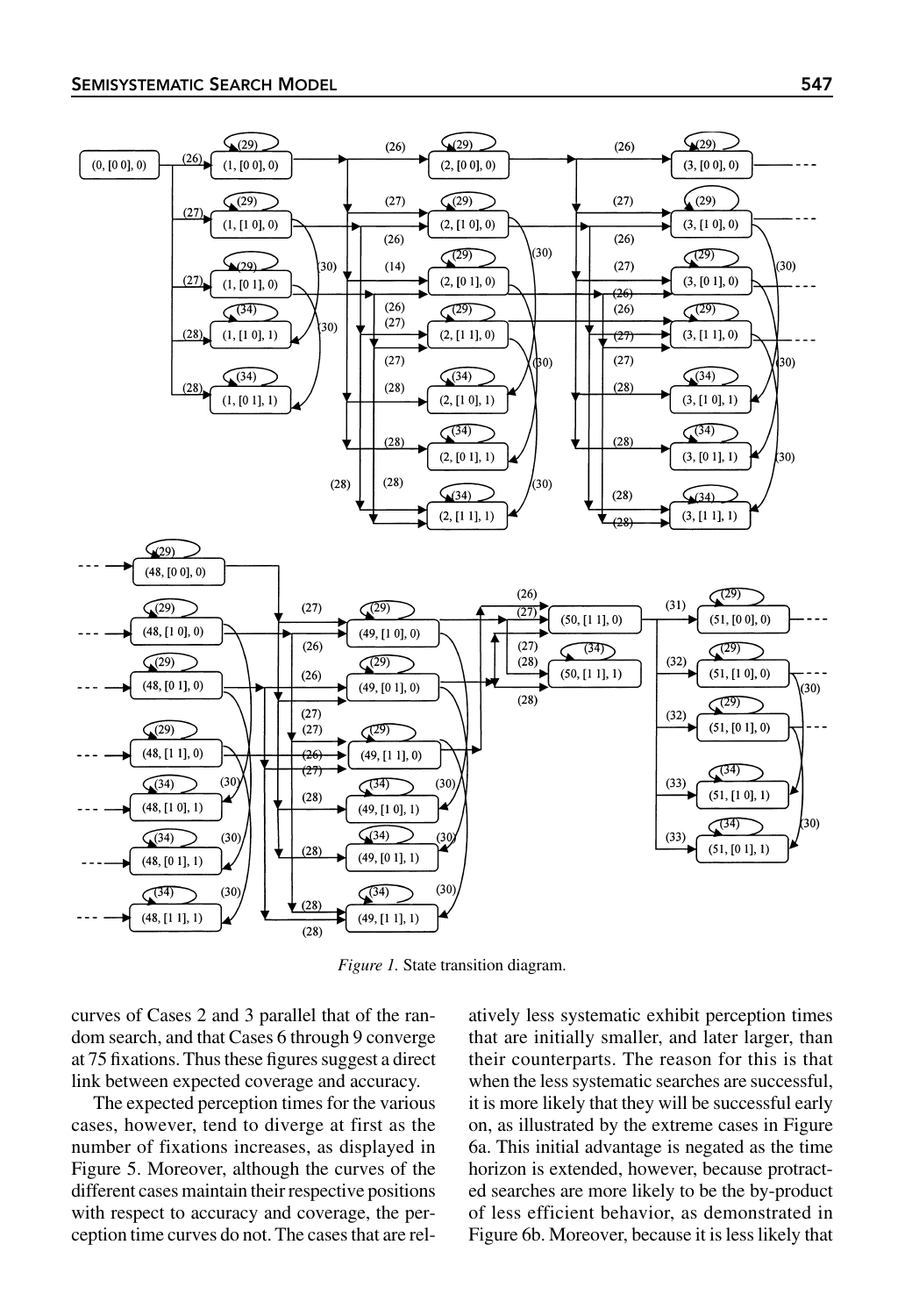TABLE 1: Selected Values of *y* With Corresponding Average Systematic Search Efficiencies

| Case |         | $\overline{\epsilon}$ |
|------|---------|-----------------------|
|      | .0      | .0                    |
| 2    | .028747 | .073                  |
| 3    | .076524 | .100                  |
| 4    | .171375 | .144                  |
| 5    | .318314 | .219                  |
| 6    | .473083 | .320                  |
| 7    | .562446 | .393                  |
| 8    | .668760 | .499                  |
| 9    | .795242 | .656                  |
| 10   | 1.0     | 1.0                   |

these searches will be successful, the expected task time curves (which represent a weighted combination of the perception and unsuccessful termination times) reflect the fact that less efficient searches are consistently more time consuming on average, as shown in Figure 7.

# **CONCLUSION**

An extended semisystematic search was modeled with a discrete-time nonstationary Markov

process. The time-dependent, semisystematic search behavior is expressed by an embedded function. Given its generic nature, this function is capable of generating not only time-dependent decreases in efficiency but increments as well, if appropriate. The function can be estimated from performance data such as accuracy, or process data such as coverage, although the latter are usually more difficult to obtain in practice.

The present model requires no assumptions beyond those applied by Morawski et al. (1980) to their models for random and strictly systematic search, despite its capacity to reproduce these behaviors, as well as those characteristic of semisystematic search. (These particular models are underscored because they are extensions of earlier models of random [e.g., Krendel & Wodinsky, 1960] and strictly systematic search [e.g., Williams, 1966].) The same is also true with regard to the assumptions imposed in the variable-memory simulation model developed by Arani et al. (1984). Nevertheless, the mathematical model proposed here embodies both memory-related factors and other determinants, and it is not subject to the statistical difficulties intrinsic to simulation methods.



*Figure 2.* Systematic search efficiency versus number of fixations.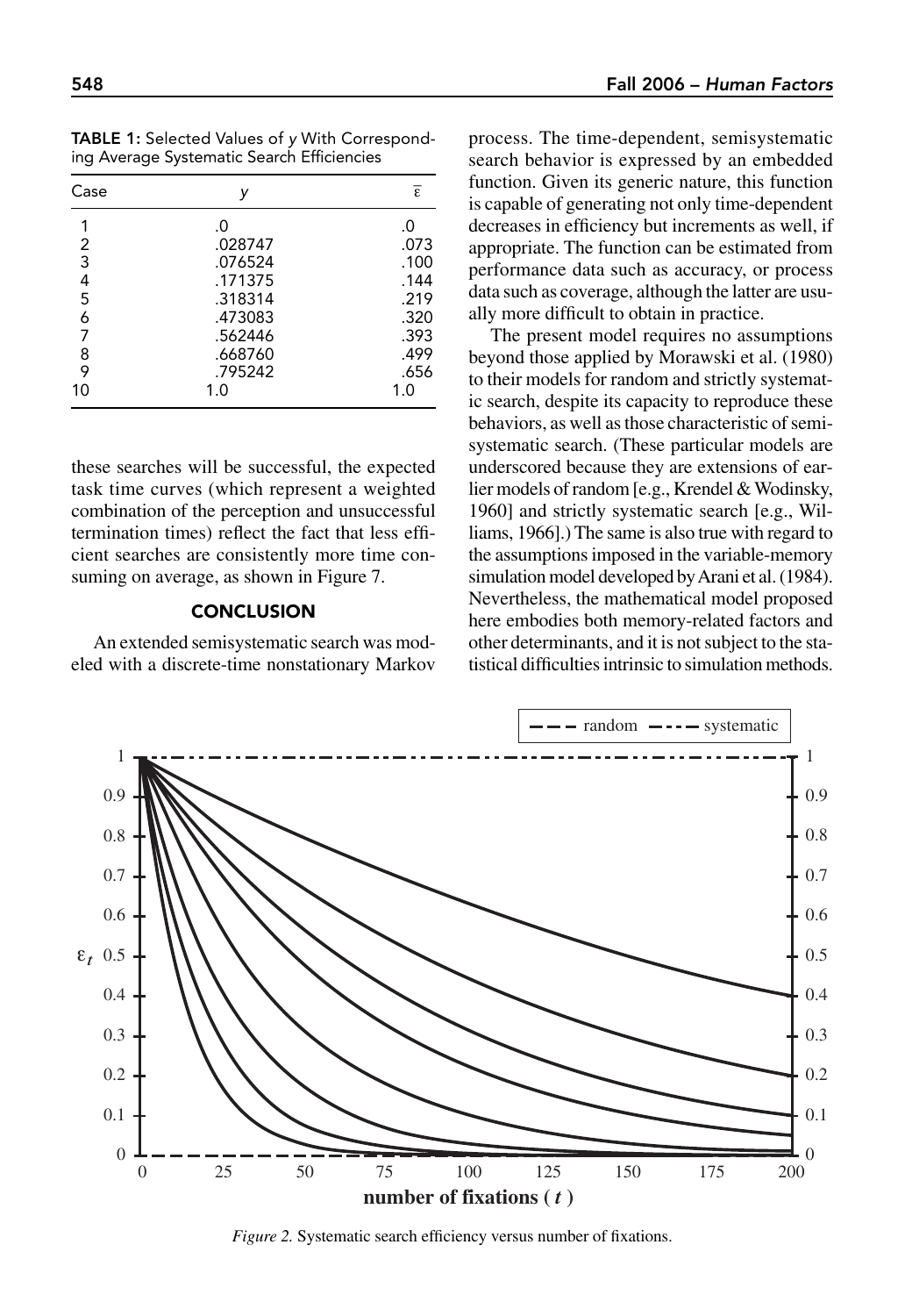

*Figure 3.* Accuracy versus number of fixations.



*Figure 4.* Expected empty field coverage versus number of fixations.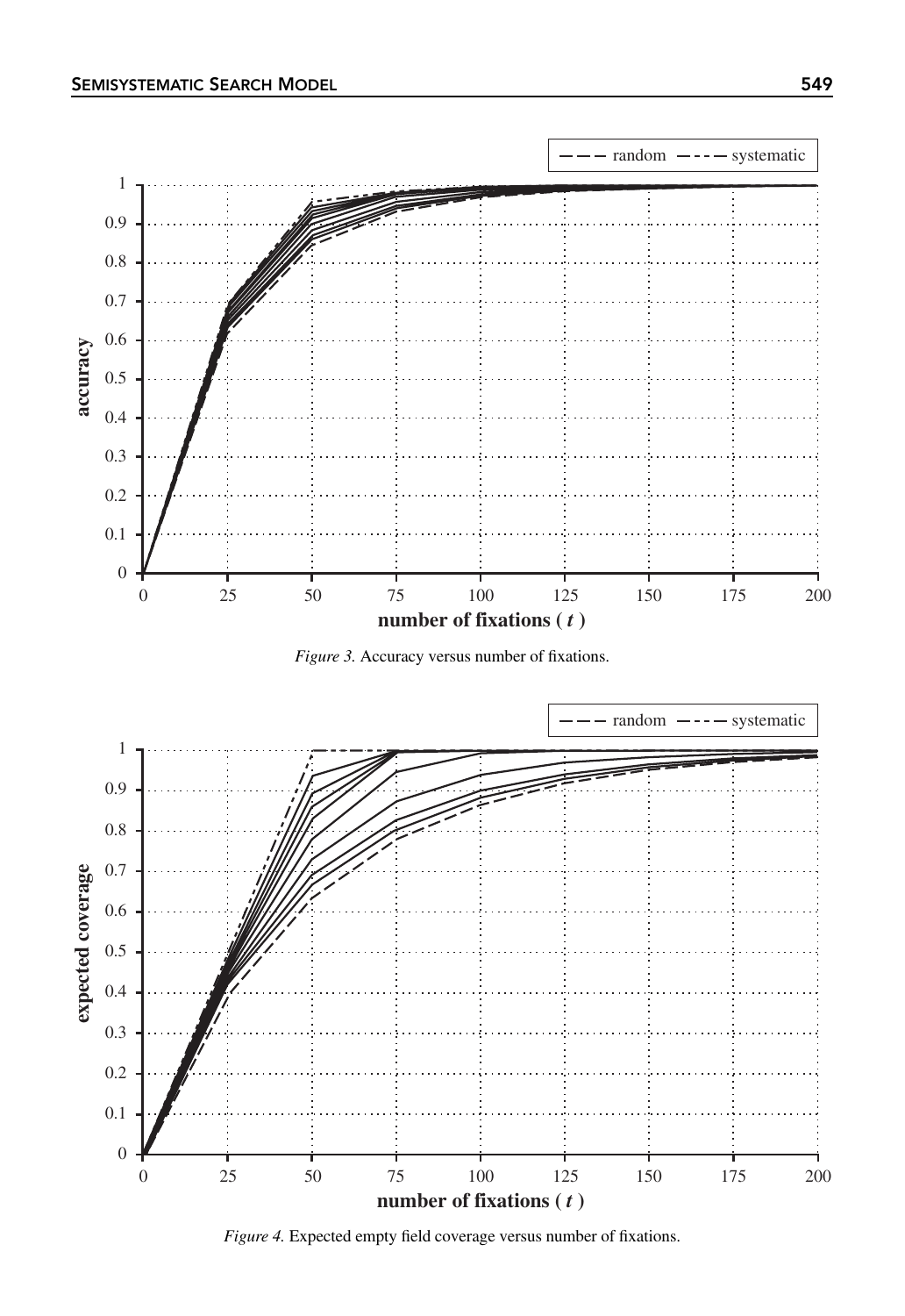

*Figure 5.* Expected time to perception versus maximum number of fixations.

Moreover, this model generates both performance and process measures, whereas the variable-memory model yields only accuracy. Although the other models yield mean and median times to perception, in addition to accuracy, these values represent approximations that are apparently based on an infinite time horizon. Consequently, a single value is produced, irrespective of the time limit.

Specifically, the measures that the present model is able to produce are accuracy, field coverage, time to perception, and task time. In particular, it was seen that as the search behavior becomes more systematic, expected coverage and accuracy increase and expected task time decreases. These outcomes are consistent with empirical studies (e.g., Megaw & Richardson, 1979; Schoonard & Gould, 1973; Wang et al., 1997) and hence support the validity of the model. It was also observed that whereas increasingly systematic behavior ultimately yields smaller expected perception times, the reverse is true initially, which represents a finding that is neither confirmed nor contradicted by the literature (to the best of our knowledge).

In addition to explaining these outcomes and their interrelationships from a theoretical standpoint, the model can predict these outcomes in practice to a certain extent as it can create an envelope defined by best- and worst-case search performances. The practical value of the model for predicting intermediate performance is arguable, however, because doing so would require the estimation of the search efficiency parameter by means of either a pilot study or past data from similar tasks. Nevertheless, it is noteworthy that the model also has the capability of supporting assessment. That is, it can be used to assess the effectiveness of an individual's search performance, and to provide possible explanations for this performance, through the use of one or more of the output measures. In this manner, the model can serve both initially to screen candidates for visual search tasks and, subsequently, to identify interventions for those who routinely perform these tasks. Finally, although the application of this model is currently confined to homogeneous search fields, it potentially could be adapted to incorporate heterogeneous regions. Such a model would not only have intrinsic value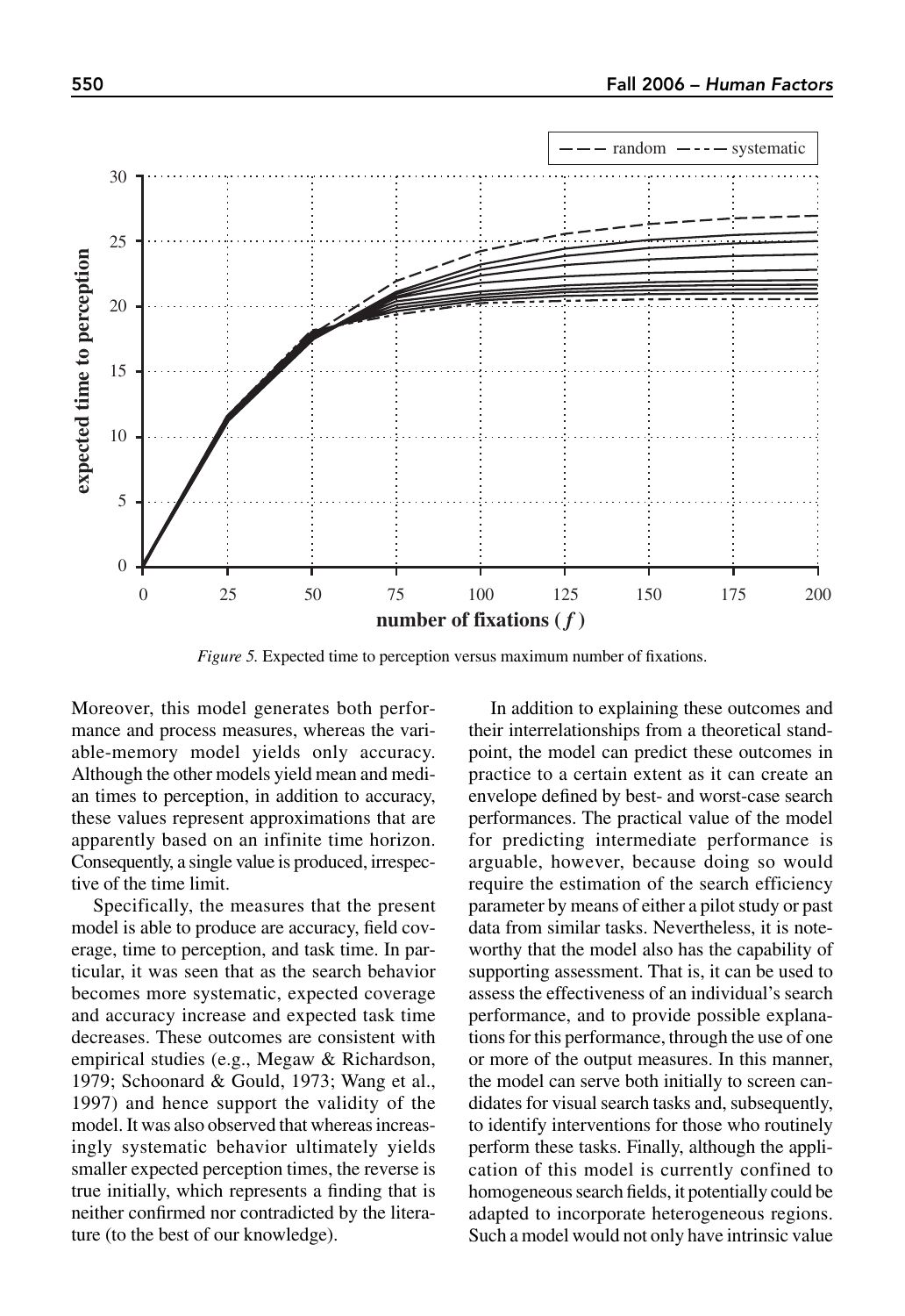

*Figure 6.* Probability of target perception versus number of fixations for random and strictly systematic searches over abbreviated (a, above) and expanded (b, below) horizons.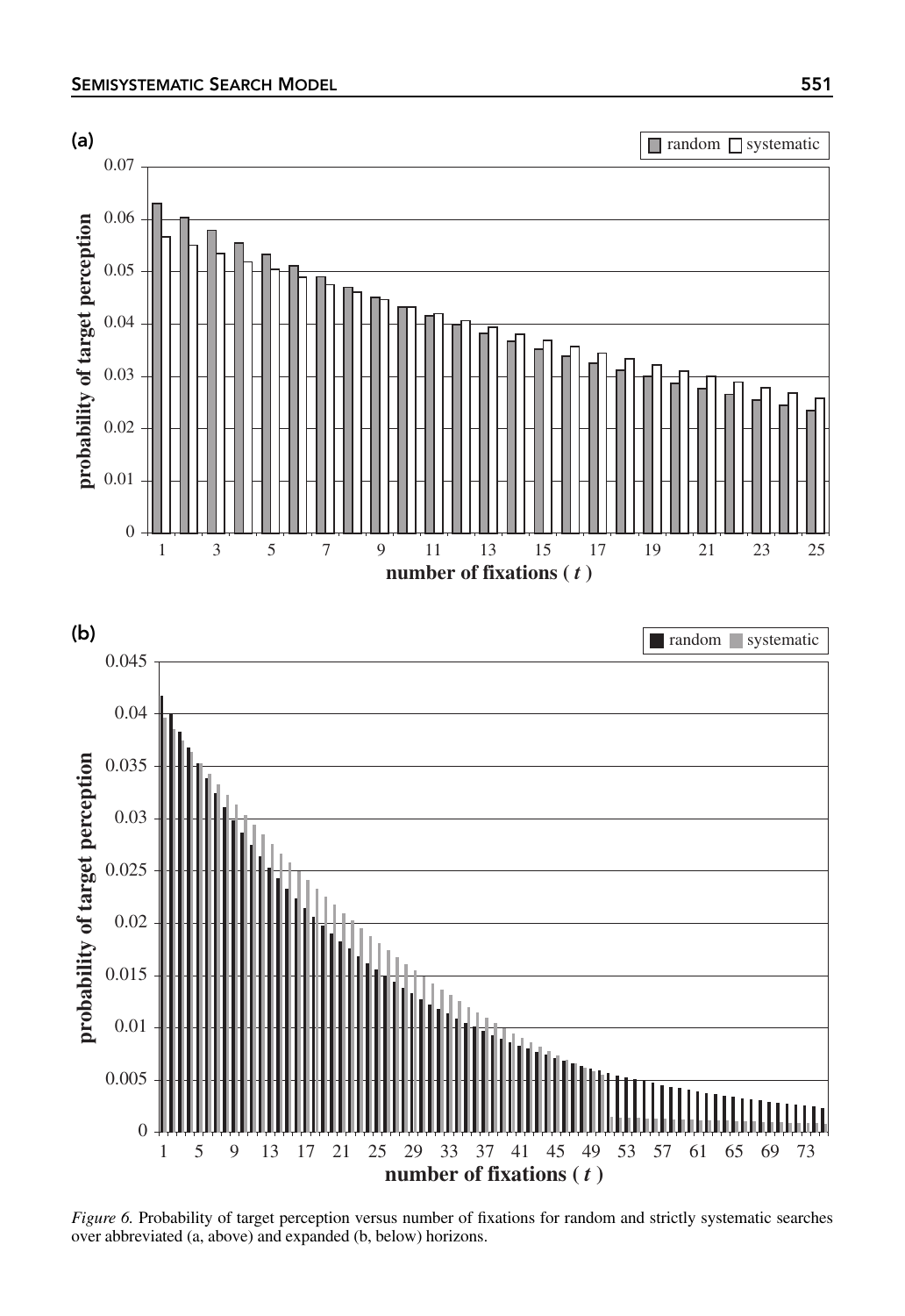

*Figure 7.* Expected task time versus maximum number of fixations.

but would also represent the next step in the prospective development of a model for extended guided search.

### APPENDIX

Recall that the transitions of the process constitute three distinct sets:

$$
(k, l, 0) \rightarrow (k + 1, l, 0), (k + 1, l + I'_j, 0), (k + 1, l + I'_j, 1), (k, l, 0), (k, l, 1), (k, b, 0) \rightarrow (k + 1, l, 0, 0), (k + 1, I'_j, 0), (k + 1, I'_j, 1),
$$
  
and  

$$
(k, l, 1) \rightarrow (k, l, 1).
$$

It can be shown that the equations for the probabilities corresponding to the five transitions of the first set are, respectively,

$$
p^{t}(k,1,0),(k+1,1,0) = (n - r_{k} - b_{\Sigma} + l_{\Sigma})
$$

$$
\left(\frac{1 - \varepsilon_{t}}{n} + \frac{\varepsilon_{t}}{n - r_{k}}\right),
$$
(26)

$$
p^{t}(k,1,0),(k+1,1+Y_{j},0) = (1 - \rho_{j})(b_{j} - l_{j})
$$

$$
\left(\frac{1 - \varepsilon_{t}}{n} + \frac{\varepsilon_{t}}{n - r_{k}}\right), \forall j,
$$
\n(27)

$$
p^{t}(k,1,0),(k+1,1+\Gamma_{j},1) = \rho_{j}(b_{j}-l_{j})
$$

$$
\left(\frac{1-\varepsilon_{t}}{n} + \frac{\varepsilon_{t}}{n-r_{k}}\right), \forall j,
$$
\n(28)

$$
p^{t}(k,1,0),(k,1,0) = \frac{1-\varepsilon_{t}}{n} \left(r_{k} - \sum_{j=1}^{h} \rho_{j} l_{j}\right), \qquad (29)
$$

and

$$
p^{t}(k,1,0),(k,1,1)} = \left(\frac{1-\varepsilon_{t}}{n}\right) \sum_{j=1}^{h} \rho_{j} l_{j} \tag{30}
$$

for  $(k, \mathbf{l}, 0) \in \Theta_t$ ,  $t = 0, 1, \ldots, f - 1$ , such that  $k \neq 0$ *n,*2*n,...,* and those for the three transitions from the second set are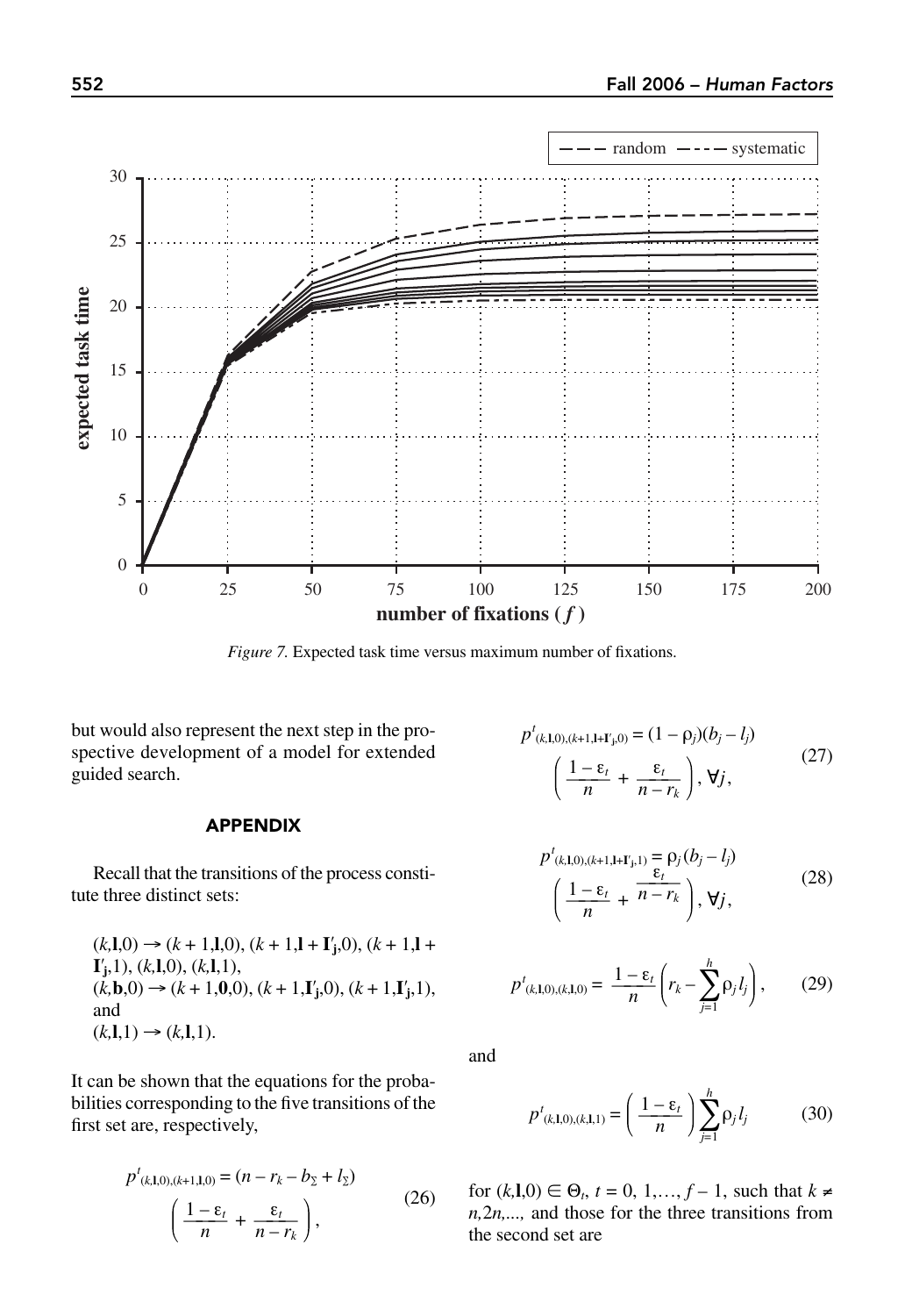$$
p^{t}(k, \mathbf{b}, 0), (k+1, \mathbf{0}, 0) = p^{t}(0, \mathbf{0}, 0), (1, \mathbf{0}, 0) = \frac{n - b_{\Sigma}}{n}, \qquad (31)
$$

$$
p^{t}(k, \mathbf{b}, 0), (k+1, \mathbf{I'}_{j}, 0) = p^{t}(0, \mathbf{0}, 0), (1, \mathbf{I'}_{j}, 0) =
$$
  
(1 - \rho\_{j}) \frac{b\_{j}}{n}, \forall j, (32)

and

$$
p^{t}(k, \mathbf{b}, 0), (k+1, \mathbf{I}^t, 1) = p^{t}(0, \mathbf{0}, 0), (1, \mathbf{I}^t, 1) =
$$
  

$$
\rho_j \frac{b_j}{n}, \forall j,
$$
 (33)

due to Equations 26, 27, and 28, respectively, for  $t = n, n + 1, \ldots, f - 1$  and  $k = n, 2n, \ldots, \left[ \frac{f - 1}{n} \right],$ such that  $k \leq t$ . The last set of transitions to be considered,  $(k, \mathbf{l}, 1) \rightarrow (k, \mathbf{l}, 1)$ , merely signifies that the target has been perceived, thereby terminating the search. Clearly then,

$$
p^{t}(k, \mathbf{l}, 1), (k, \mathbf{l}, 1) = 1,\tag{34}
$$

for  $(k, \mathbf{l},1) \in \Theta_t$ ,  $t = 1, 2, \ldots, f-1$ .

Finally, it is not difficult to demonstrate from Equations 26 through 30 that

$$
p^{t}(k,1,0),(k+1,1,0) + \sum_{j=1}^{h} p^{t}(k,1,0),(k+1,1+1^{r},0) + \sum_{j=1}^{h} p^{t}(k,1,0),(k+1,1+1^{r},1) + p^{t}(k,1,0),(k,1,0) + \qquad (35)
$$

$$
p^{t}(k, \mathbf{l}, 0), (k, \mathbf{l}, 1) = 1,
$$

for  $(k, \mathbf{l},0) \in \Theta_t$ ,  $t = 0, 1, \ldots, f-1$ , such that  $k \neq$ *n,*2*n,...,* which is consistent with that fact that the system must transit from  $(k, \mathbf{l}, 0)$  to either  $(k+1, \mathbf{l}, 0)$ , (*k* +1,l +**I**′ **<sup>j</sup>**, 0),(*k* +1,**l** + **I**′ **<sup>j</sup>**, 1),(*k,***l**,0), or (*k,***l**,1),and from Equations 31 through 33 that

$$
p^{t}(k, \mathbf{b}, 0), (k+1, \mathbf{0}, 0) + \sum_{j=1}^{h} p^{t}(k, \mathbf{b}, 0), (k+1, \mathbf{I}^{\prime}_{j}, 0) + \sum_{j=1}^{h} p^{t}(k, \mathbf{b}, 0), (k+1, \mathbf{I}^{\prime}_{j}, 1) = 1
$$
\n(36)

for  $t = n, n + 1, \ldots, f - 1$  and  $k = n, 2n, \ldots \left[ \frac{f - 1}{n} \right],$ such that  $k \leq t$ , which confirms that the system must transit from  $(k, \mathbf{b}, 0)$  to either  $(k + 1, \mathbf{0}, 0)$ ,  $(k +$ 1, $I'_{j}$ ,0) or  $(k + 1, I'_{j}$ ,1). When Equation 34 is included, all of the transitions have been accounted for.

#### ACKNOWLEDGMENTS

This material is based upon work supported by the National Aeronautics and Space Administration (NASA) under Grant No. NCC 2-1288. Any opinions, findings, conclusions, or recommendations expressed in this material are those of the authors and do not necessarily reflect the views of NASA.

#### REFERENCES

- Arani, T., Karwan, M. H., & Drury, C. G. (1984). A variable-memory model of visual search. *Human Factors, 26,* 631–639.
- Baveja, A., Drury, C. G., Karwan, M. H., & Malon, D. M. (1996). Derivation and test of an optimum overlapping-lobes model of visual search. *IEEE Transactions on Systems, Man, and Cybernetics – Part A: Systems and Humans, 26,* 161–168.
- Courtney, A. J., & Guan, L. (1996). Visual performance with complete and incomplete visual lobe areas. *Ergonomics, 39,* 749–756.
- Courtney, A. J., & Guan, L. (1998). Assessing search performance with a simulation model. *Human Factors and Ergonomics in Manufacturing, 8*, 251–263.
- Drury, C. G., & Chi, C.-F. (1995). A test of economic models of stopping policy in visual search. *IIE Transactions, 27,* 382–393.
- Eriksen, C. W. (1990). Attentional search of the visual field. In D. Brogan (Ed.), *Visual search* (pp. 3–19). London: Taylor & Francis.
- Gramopadhye, A. K., Drury, C. G., & Prabhu, P. V. (1997). Training strategies for visual inspection. *Human Factors and Ergonomics in Manufacturing, 7*, 171–196.
- Karwan, M. H., Morawski, T. B., & Drury, C. G. (1995). Optimum speed of visual inspection using a systematic search strategy. *IIE Transactions, 27,* 291–299.
- Krendel, E. S., & Wodinsky, J. (1960). Visual search in unstructured fields. In A. Morris & E. P. Horne (Eds.), *Visual search techniques* (pp. 151–169). Washington, DC: National Academy of Sciences.
- Lin, T. (1991). A visual search model: The waiting time distribution of the number of fixations until detection. *Naval Research Logistics, 38,* 157–170.
- Megaw, E. D., & Richardson, J. (1979). Target uncertainty and visual scanning strategies. *Human Factors, 21,* 303–315.
- Morawski, T. B., Drury, C. G., & Karwan, M. H. (1980). Predicting search performance for multiple targets. *Human Factors, 22,* 707–718.
- Morawski, T. B., Drury, C. G., & Karwan, M. H. (1992). The optimum speed of visual inspection using a random search strategy. *IIE Transactions, 24,* 122–133.
- Poulton, E. C. (1973). The effect of fatigue upon inspection work. *Applied Ergonomics, 4,* 73–83.
- Ross, S. (2003). *Introduction to probability models*(8th ed.). San Diego, CA: Academic Press.
- Sarac, A., Batta, R., & Drury, C. G. (1997). One dimensional overlapping systematic search with finite length defect. In *Sixth Industrial Engineering Research Conference Proceedings* (pp. 107–112). Norcross, GA: Institute of Industrial Engineers.
- Schoonard, J. W., & Gould, J. D. (1973). Field of view and target uncertainty in visual search and inspection. *Human Factors, 15,* 33–42.